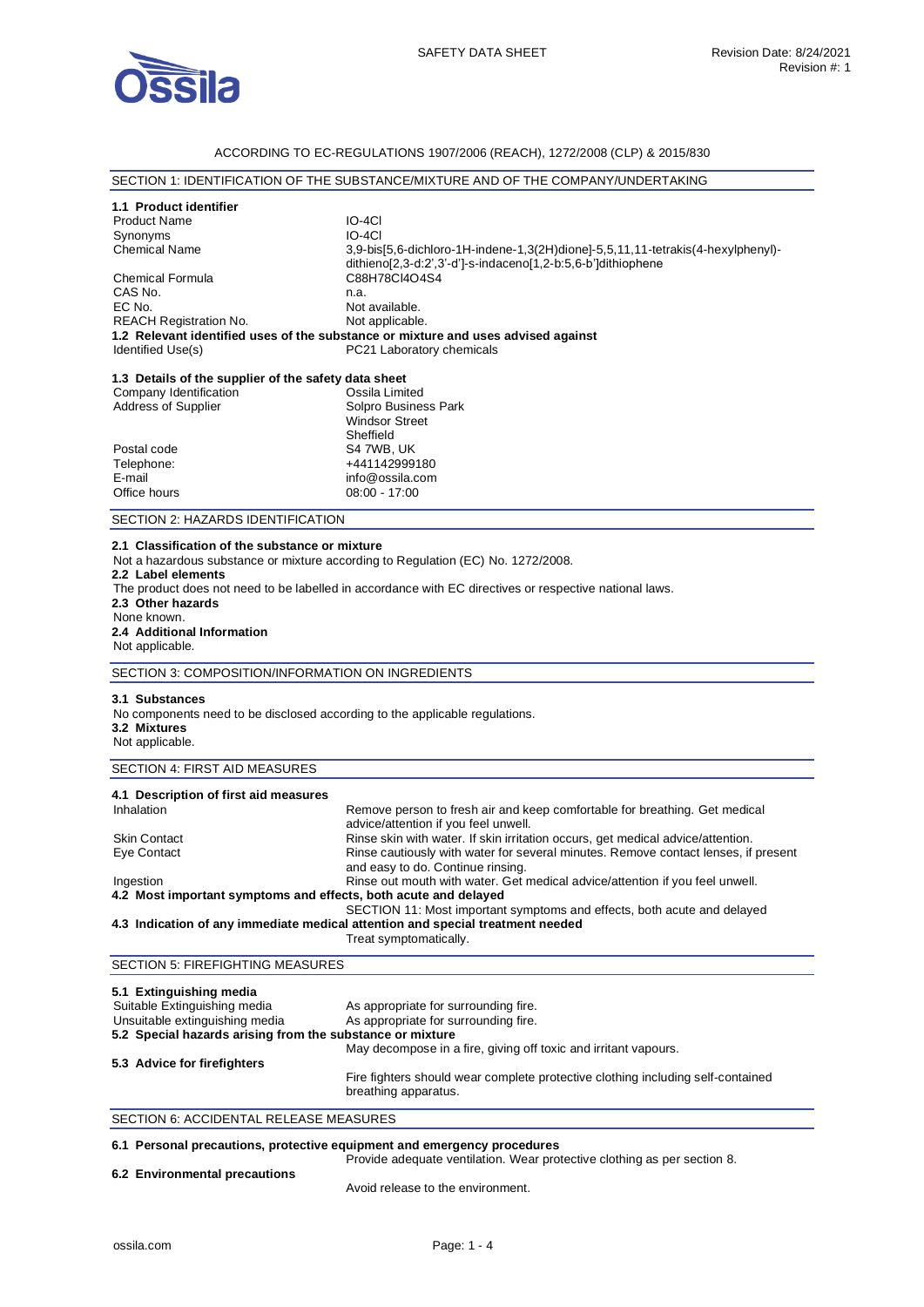

| 6.3 Methods and material for containment and cleaning up |                                                           |                                                                                                                                                                     |  |  |
|----------------------------------------------------------|-----------------------------------------------------------|---------------------------------------------------------------------------------------------------------------------------------------------------------------------|--|--|
|                                                          |                                                           | Sweep up spilled substance but avoid making dust. Use vacuum equipment for<br>collecting spilt materials, where practicable. Dispose of contents in accordance with |  |  |
|                                                          | 6.4 Reference to other sections                           | local, state or national legislation.                                                                                                                               |  |  |
|                                                          |                                                           | See Also Section 8, 13.                                                                                                                                             |  |  |
|                                                          | SECTION 7: HANDLING AND STORAGE                           |                                                                                                                                                                     |  |  |
|                                                          | 7.1 Precautions for safe handling                         |                                                                                                                                                                     |  |  |
|                                                          |                                                           | Avoid breathing dust/aerosols. Use only in a well-ventilated area. Wear protective<br>clothing as per section 8.                                                    |  |  |
|                                                          |                                                           | 7.2 Conditions for safe storage, including any incompatibilities                                                                                                    |  |  |
|                                                          |                                                           | Store in a well-ventilated place. Keep container tightly closed.                                                                                                    |  |  |
| Storage temperature                                      |                                                           | Ambient.                                                                                                                                                            |  |  |
| Storage life                                             |                                                           | Stable under normal conditions Store in the dark.<br>None known.                                                                                                    |  |  |
| Incompatible materials<br>7.3 Specific end use(s)        |                                                           |                                                                                                                                                                     |  |  |
|                                                          |                                                           | Not known. See Section: 1.2.                                                                                                                                        |  |  |
|                                                          | SECTION 8: EXPOSURE CONTROLS/PERSONAL PROTECTION          |                                                                                                                                                                     |  |  |
| 8.1 Control parameters                                   |                                                           |                                                                                                                                                                     |  |  |
|                                                          | 8.1.1 Occupational Exposure Limits                        |                                                                                                                                                                     |  |  |
|                                                          |                                                           | No Occupational Exposure Limit assigned.                                                                                                                            |  |  |
| 8.2 Exposure controls                                    |                                                           |                                                                                                                                                                     |  |  |
|                                                          | 8.2.1. Appropriate engineering controls                   | Ensure adequate ventilation. A washing facility/water for eye and skin cleaning<br>purposes should be present.                                                      |  |  |
|                                                          | 8.2.2. Personal protection equipment                      |                                                                                                                                                                     |  |  |
|                                                          | <b>Eve Protection</b>                                     | Wear eye protection with side protection (EN166).                                                                                                                   |  |  |
|                                                          | Skin protection                                           | Wear protective clothing and gloves: Impervious gloves (EN 374).                                                                                                    |  |  |
|                                                          | Respiratory protection                                    | Normally no personal respiratory protection is necessary.                                                                                                           |  |  |
|                                                          | <b>Thermal hazards</b>                                    | None known.                                                                                                                                                         |  |  |
|                                                          |                                                           | 8.2.3. Environmental Exposure Controls Avoid release to the environment.                                                                                            |  |  |
| SECTION 9: PHYSICAL AND CHEMICAL PROPERTIES              |                                                           |                                                                                                                                                                     |  |  |
|                                                          | 9.1 Information on basic physical and chemical properties |                                                                                                                                                                     |  |  |

| 9.1 Information on basic physical and chemical properties |                                                                   |
|-----------------------------------------------------------|-------------------------------------------------------------------|
| Appearance                                                | Solid powder/crystals                                             |
|                                                           | Colour: Black                                                     |
| Odour                                                     | Not known.                                                        |
| Odour threshold                                           | Not known.                                                        |
| рH                                                        | Not known.                                                        |
| Melting point/freezing point                              | Not known.                                                        |
| Initial boiling point and boiling range                   | Not known.                                                        |
| Flash Point                                               | Not known.                                                        |
| Evaporation rate                                          | Not known.                                                        |
| Flammability (solid, gas)                                 | Not known.                                                        |
| Upper/lower flammability or explosive                     | Not known.                                                        |
| limits                                                    |                                                                   |
| Vapour pressure                                           | Not known.                                                        |
| Vapour density                                            | Not known.                                                        |
| Density (g/ml)                                            | Not known.                                                        |
| Relative density                                          | Not known.                                                        |
| Solubility (ies)                                          | Solubility (Water): Not known.                                    |
|                                                           | Solubility (Other): Dichloromethane, chloroform and chlorobenzene |
| Partition coefficient: n-octanol/water                    | Not known.                                                        |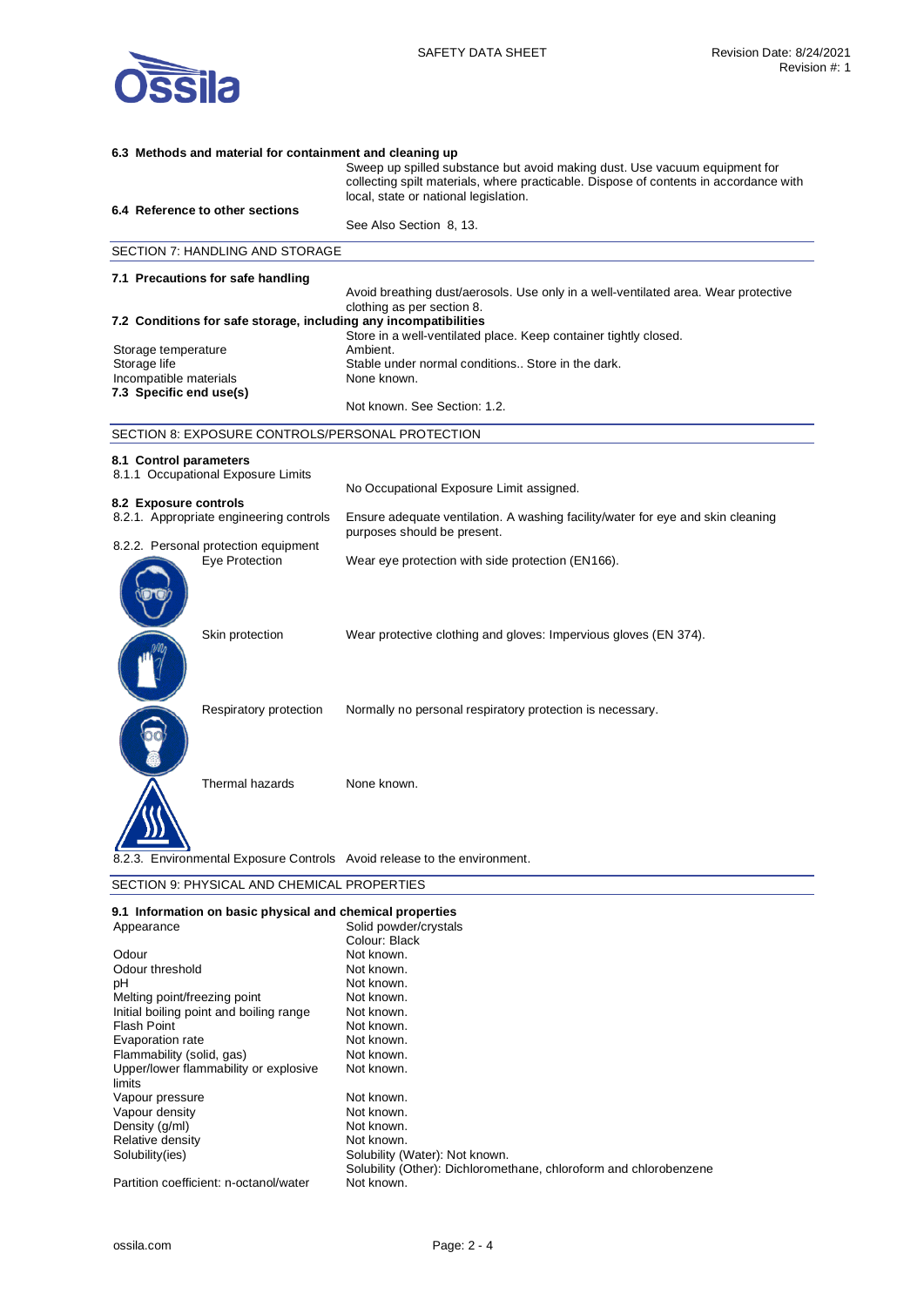

| Auto-ignition temperature<br>Decomposition Temperature (°C)<br>Viscosity<br><b>Explosive properties</b><br>Oxidising properties<br>9.2 Other information | Not known.<br>Not known.<br>Not known.<br>Not known.<br>Not known.<br>None.                                                                                        |  |
|----------------------------------------------------------------------------------------------------------------------------------------------------------|--------------------------------------------------------------------------------------------------------------------------------------------------------------------|--|
| SECTION 10: STABILITY AND REACTIVITY                                                                                                                     |                                                                                                                                                                    |  |
| 10.1 Reactivity                                                                                                                                          |                                                                                                                                                                    |  |
|                                                                                                                                                          | None anticipated.                                                                                                                                                  |  |
| 10.2 Chemical Stability                                                                                                                                  |                                                                                                                                                                    |  |
| 10.3 Possibility of hazardous reactions                                                                                                                  | Stable under normal conditions.                                                                                                                                    |  |
|                                                                                                                                                          | Not known.                                                                                                                                                         |  |
| 10.4 Conditions to avoid                                                                                                                                 |                                                                                                                                                                    |  |
|                                                                                                                                                          | Not known.                                                                                                                                                         |  |
| 10.5 Incompatible materials                                                                                                                              | Not known.                                                                                                                                                         |  |
| 10.6 Hazardous decomposition products                                                                                                                    |                                                                                                                                                                    |  |
|                                                                                                                                                          | No hazardous decomposition products known.                                                                                                                         |  |
| SECTION 11: TOXICOLOGICAL INFORMATION                                                                                                                    |                                                                                                                                                                    |  |
|                                                                                                                                                          |                                                                                                                                                                    |  |
| 11.1 Information on toxicological effects                                                                                                                |                                                                                                                                                                    |  |
| Acute toxicity - Ingestion                                                                                                                               | Not classified.                                                                                                                                                    |  |
| Acute toxicity - Skin Contact                                                                                                                            | Not classified.                                                                                                                                                    |  |
| Acute toxicity - Inhalation<br>Skin corrosion/irritation                                                                                                 | Not classified.<br>Not classified.                                                                                                                                 |  |
| Serious eye damage/irritation                                                                                                                            | Not classified.                                                                                                                                                    |  |
| Skin sensitization data                                                                                                                                  | Not classified.                                                                                                                                                    |  |
| Respiratory sensitization data                                                                                                                           | Not classified.                                                                                                                                                    |  |
| Germ cell mutagenicity                                                                                                                                   | Not classified.                                                                                                                                                    |  |
| Carcinogenicity                                                                                                                                          | Not classified.                                                                                                                                                    |  |
| Reproductive toxicity                                                                                                                                    | Not classified.                                                                                                                                                    |  |
| Lactation                                                                                                                                                | Not classified.                                                                                                                                                    |  |
| STOT - single exposure                                                                                                                                   | Not classified.                                                                                                                                                    |  |
| STOT - repeated exposure                                                                                                                                 | Not classified.                                                                                                                                                    |  |
| Aspiration hazard                                                                                                                                        | Not classified.                                                                                                                                                    |  |
| 11.2 Other information                                                                                                                                   |                                                                                                                                                                    |  |
|                                                                                                                                                          | Not known.                                                                                                                                                         |  |
| SECTION 12: ECOLOGICAL INFORMATION                                                                                                                       |                                                                                                                                                                    |  |
|                                                                                                                                                          |                                                                                                                                                                    |  |
| 12.1 Toxicity                                                                                                                                            |                                                                                                                                                                    |  |
| Toxicity - Aquatic invertebrates                                                                                                                         | Not known.                                                                                                                                                         |  |
| Toxicity - Fish                                                                                                                                          | Not known.                                                                                                                                                         |  |
| Toxicity - Algae                                                                                                                                         | Not known.                                                                                                                                                         |  |
| <b>Toxicity - Sediment Compartment</b><br><b>Toxicity - Terrestrial Compartment</b>                                                                      | Not classified.<br>Not classified.                                                                                                                                 |  |
| 12.2 Persistence and Degradation                                                                                                                         |                                                                                                                                                                    |  |
|                                                                                                                                                          | Not known.                                                                                                                                                         |  |
| 12.3 Bioaccumulative potential                                                                                                                           |                                                                                                                                                                    |  |
|                                                                                                                                                          | Not known.                                                                                                                                                         |  |
| 12.4 Mobility in soil                                                                                                                                    |                                                                                                                                                                    |  |
|                                                                                                                                                          | Not known.                                                                                                                                                         |  |
| 12.5 Results of PBT and vPvB assessment                                                                                                                  |                                                                                                                                                                    |  |
|                                                                                                                                                          | Not known.                                                                                                                                                         |  |
| 12.6 Other adverse effects                                                                                                                               | Not known.                                                                                                                                                         |  |
|                                                                                                                                                          |                                                                                                                                                                    |  |
| SECTION 13: DISPOSAL CONSIDERATIONS                                                                                                                      |                                                                                                                                                                    |  |
| 13.1 Waste treatment methods                                                                                                                             |                                                                                                                                                                    |  |
|                                                                                                                                                          | Dispose of contents in accordance with local, state or national legislation. Recycle                                                                               |  |
|                                                                                                                                                          | only completely emptied packaging. Normal disposal is via incineration operated by<br>an accredited disposal contractor. Send to a licensed recycler, reclaimer or |  |

**13.2 Additional Information** 

Disposal should be in accordance with local, state or national legislation.

incinerator.